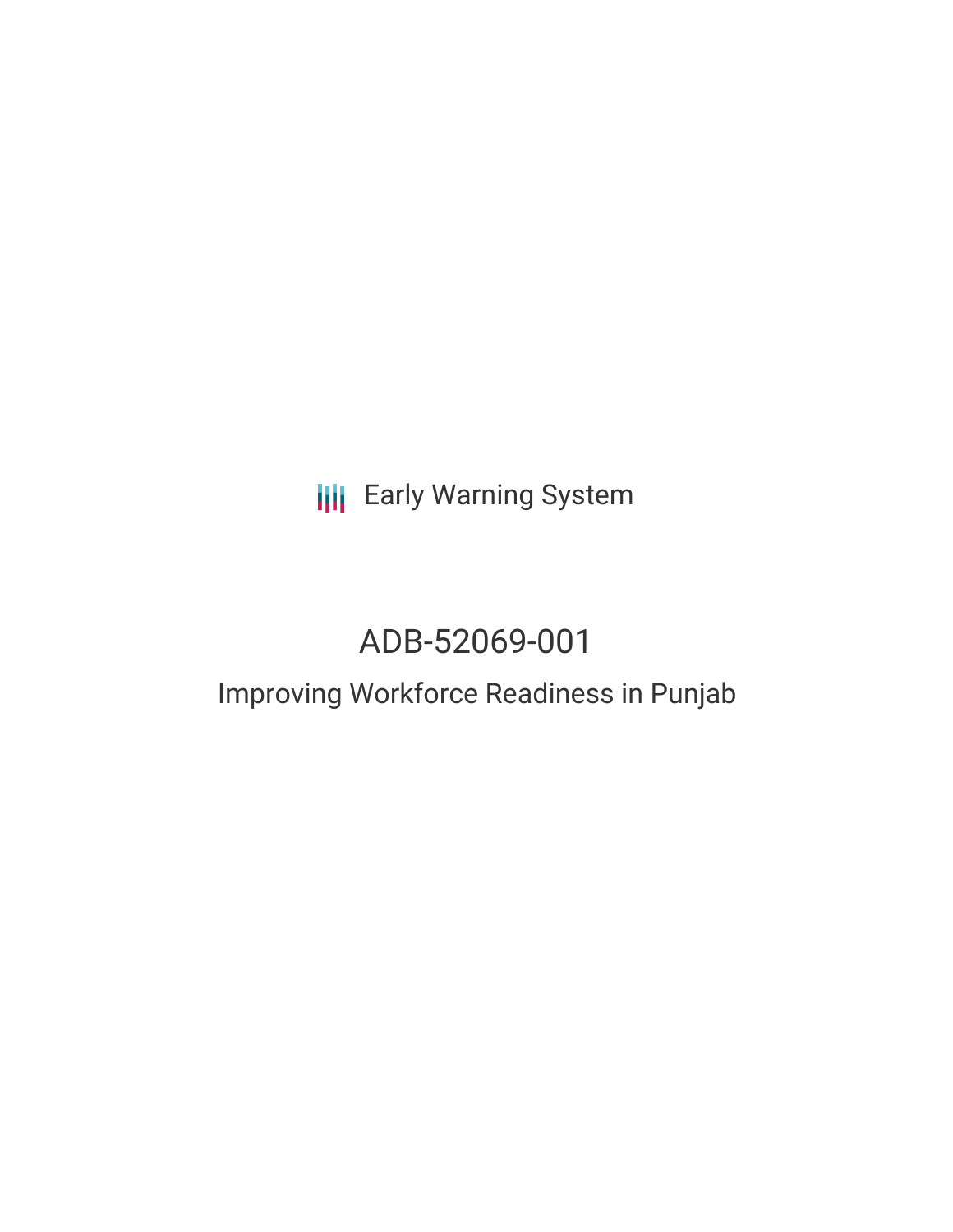

#### **Quick Facts**

| <b>Countries</b>               | Pakistan                     |
|--------------------------------|------------------------------|
| <b>Financial Institutions</b>  | Asian Development Bank (ADB) |
| <b>Status</b>                  | Proposed                     |
| <b>Bank Risk Rating</b>        | B                            |
| <b>Borrower</b>                | Government of Pakistan       |
| <b>Sectors</b>                 | <b>Education and Health</b>  |
| <b>Investment Type(s)</b>      | Loan                         |
| <b>Investment Amount (USD)</b> | \$100.00 million             |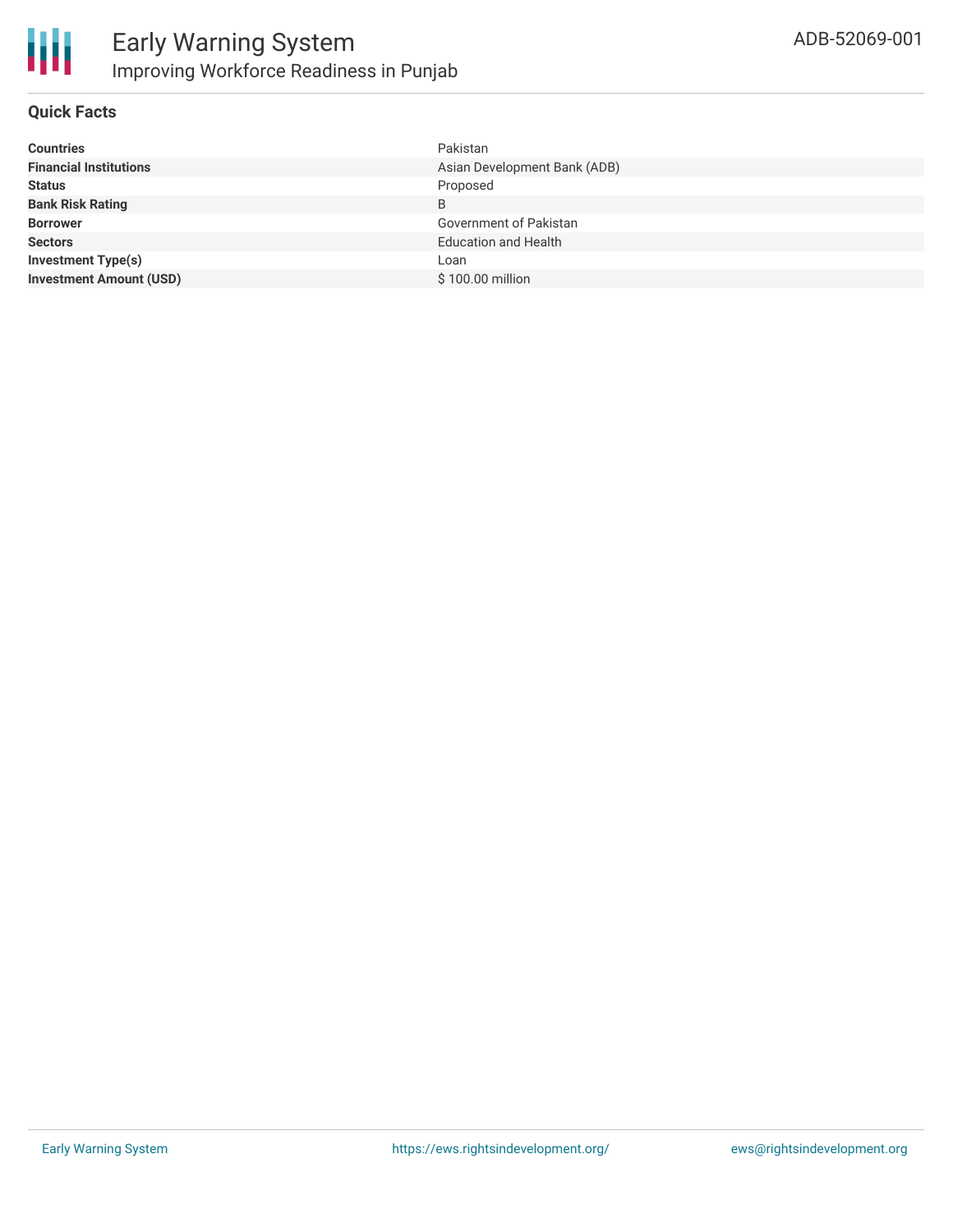

#### **Project Description**

According to the bank website, "The IWRP Project will strengthen the technical and vocational education and training (TVET) sector's ability to support economic growth and job creation in priority economic sectors, including export-oriented sectors. The IWRP Project will expand use of competency-based training and assessment (CBTA), reform the TVET institutional framework, and develop TVET centers of excellence (COEs) and sector skills councils. It will also expand work-based training, strengthen of industry-TVET linkages, address the lack of female participation in TVET, expand entrepreneurship programs for TVET graduates, and introduce the private management of public TVET institutes."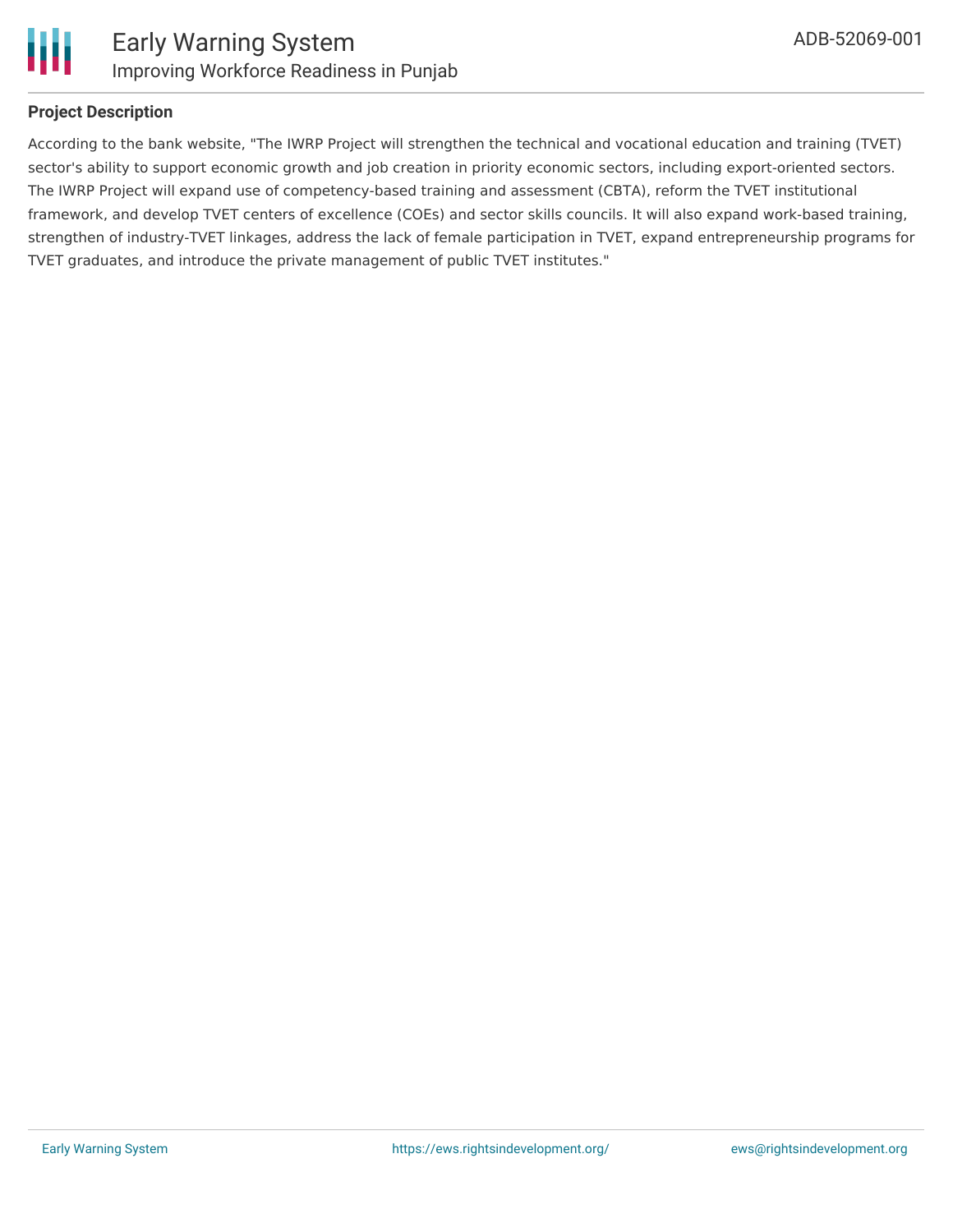

#### **Investment Description**

Asian Development Bank (ADB)

Co-financing: Government of Punjab US\$ 10 million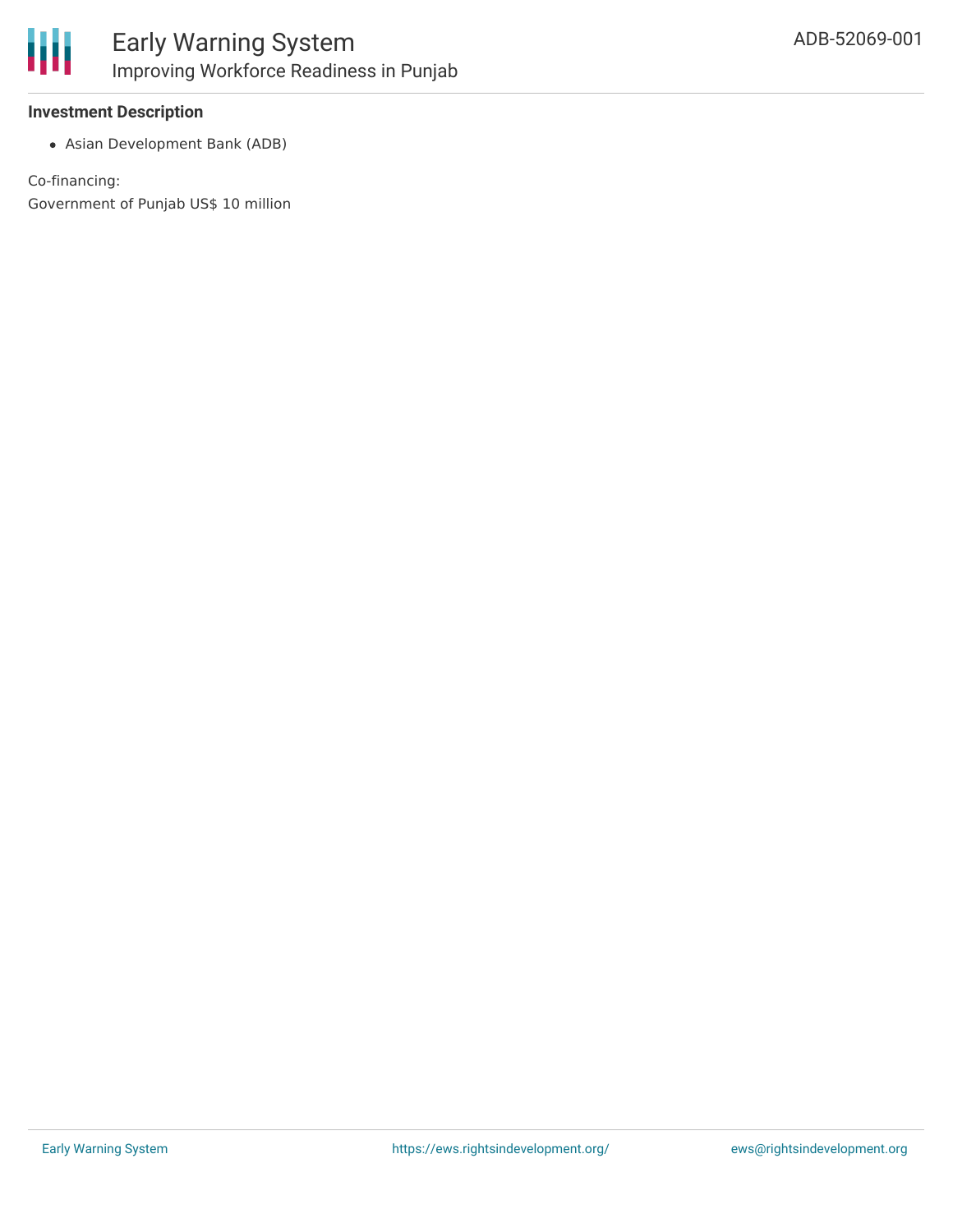#### **Contact Information**

Responsible ADB Officer: LaRocque, Norman I.A. Responsible ADB Department: Central and West Asia Department Responsible ADB Division: CWSS Executing Agencies: Industries, Commerce and Investment Department 2-Bank Road, Old P&D Bldg. Civil Secretariat ICID Government of the Punjab, Lahore

#### **ACCOUNTABILITY MECHANISM OF ADB**

The Accountability Mechanism is an independent complaint mechanism and fact-finding body for people who believe they are likely to be, or have been, adversely affected by an Asian Development Bank-financed project. If you submit a complaint to the Accountability Mechanism, they may investigate to assess whether the Asian Development Bank is following its own policies and procedures for preventing harm to people or the environment. You can learn more about the Accountability Mechanism and how to file a complaint at: http://www.adb.org/site/accountability-mechanism/main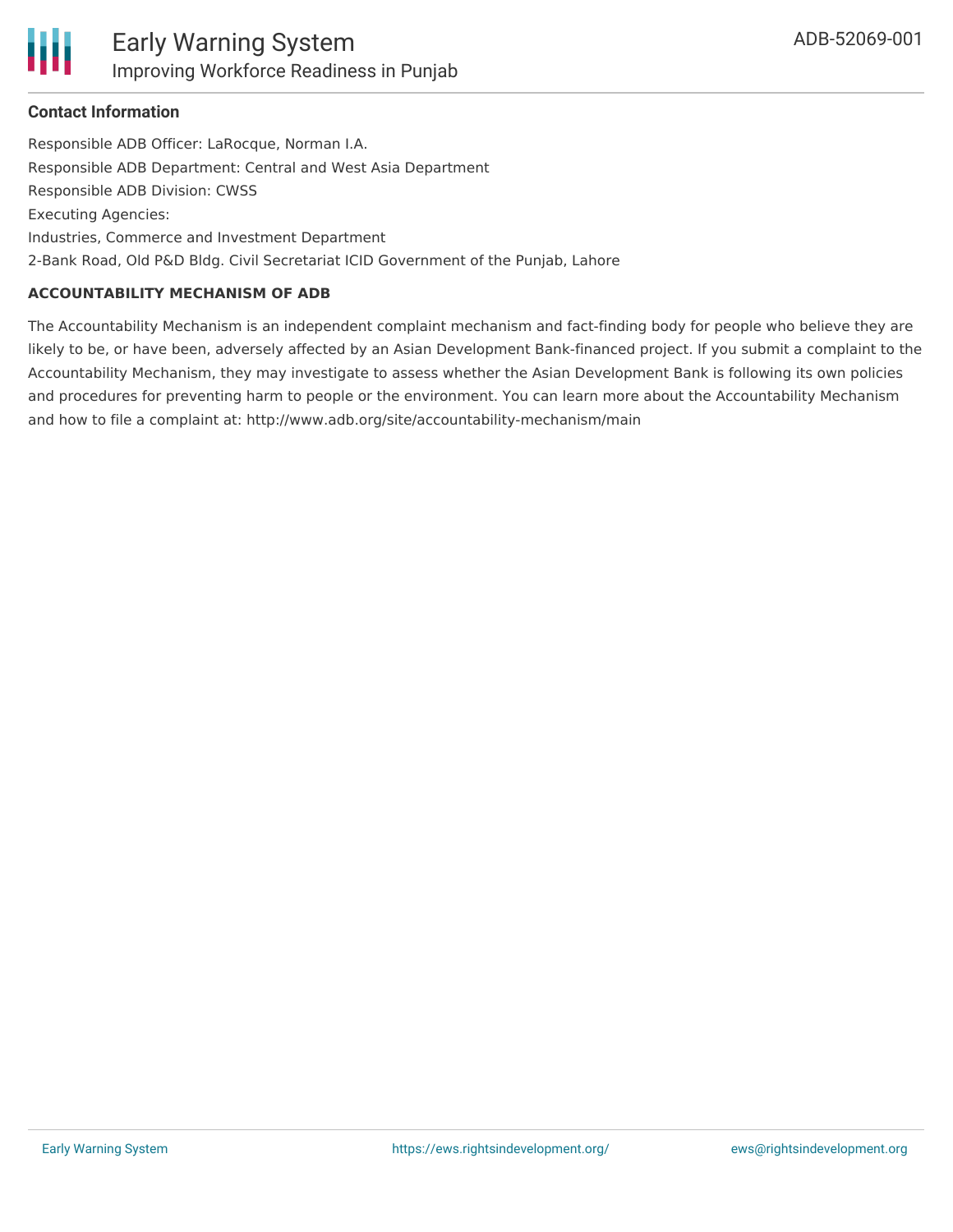

冊

### Early Warning System Improving Workforce Readiness in Punjab

#### **Bank Documents**

• Project [Disclosure](https://ewsdata.rightsindevelopment.org/files/documents/01/ADB-52069-001.pdf) PDF [\[Original](https://www.adb.org/printpdf/projects/52069-001/main) Source]